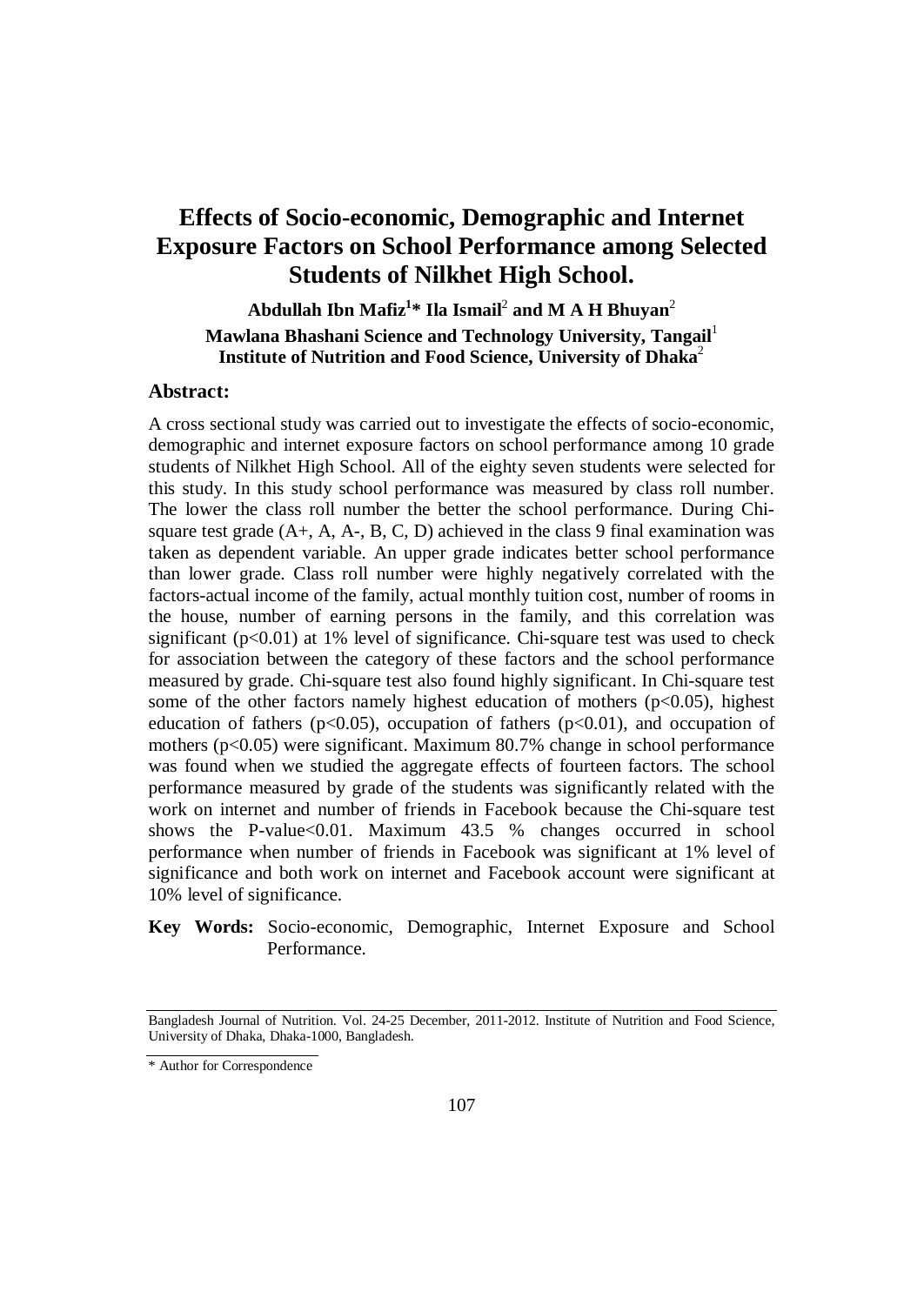# **1. Introduction:**

Academic performance is the ability to study and remember facts and being able to communicate the acquired knowledge verbally or down on paper. A person's education is closely linked to their life chances, income, and well being  $1$ . The school performance of children is also heavily influenced by socio-economic and demographic factors. Sex has an influence on school performance, although it's a matter of dispute. The environment at home is a primary socialization agent and influences a child's interest in school and aspirations for the future. The socioeconomic status (SES) of a child is most commonly determined by combining parent's educational level, occupational status, and income level<sup>2</sup>. It is believed that low SES negatively affects academic achievement because low SES prevents access to vital resources and creates additional stress at home<sup>3, 4, 2</sup>. Research shows that supportive and attentive parenting practices positively affect academic achievement<sup>3</sup>. Maternal characteristics are another key factor that affect academic achievement  $5, 3, 4$ . Mothers who are more educated and have higher self-esteem have children who receive higher test scores  $5, 3$ . Smaller family size has been linked with higher academic achievement<sup>3, 4</sup>.

Facility of internet use, time spent on internet and activities on internet plays a great role in the performance of school children. Research has examined the general impact of technology on academic achievement and development of children and teens. Positive and negative effects of technology achievement have been documented. Espinosa, Laffey, Whittaker, and Sheng (2006) investigated the role of technology in early childhood development using data from the Early Childhood Longitudinal Study. The results indicated that access contributed to the learning potential of the students.

# **2. Materials and Methods:**

# **2.1. Type of Study:**

A cross sectional sample survey was carried out among 10 grade students of Nilkhet High School in Dhaka city.

# **2.2. Basis for Selection of Study Place:**

Well communicated. Assurance from the school authority for full co-operation.

# **2.3. Study Population and Sample Size :**

The study population was the 10 grade students of Nilkhet High School. There were 87 students in grade 10. Among them 14 are assigned to science group, 64 assigned to commerce group and 9 are assigned to arts group. As because there were only 87 students, that's why all of them were included in this study. So sample size (N) was also 87.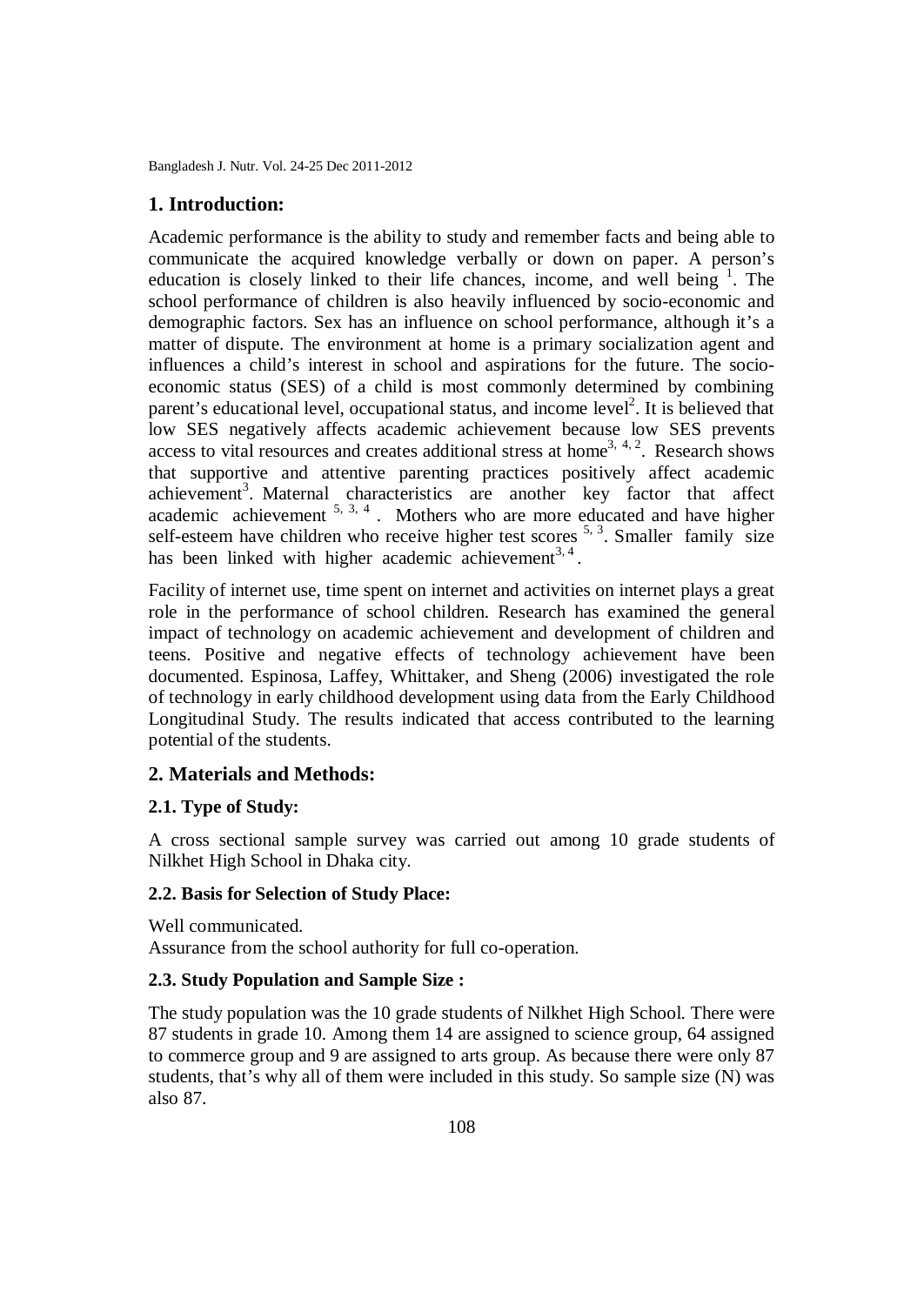#### **2.4. Research Instruments:**

**Development of the questionnaire:** A questionnaire was developed containing both close and open ended questions to obtain relevant information on internet exposure, socio-economic and demographic condition.

### **2.5. Data Collection:**

Questionnaire was asked passively and cautiously not to influence the respondents.

#### **Collection of socio-economic, demographic and internet exposure information:**

The part of the questionnaire that was designed to obtain socio-economic information was collected by interviewing the respondents. All of the respondents were interviewed about demographic and internet exposure information. All of the information's were recorded in the respective places of the questionnaire.

#### **2.6. Data Verification:**

Questionnaires were checked each day after interviewing and again these were carefully checked after completion of all data collection and coded before entering into the computer. The data was edited if there was any discrepancy (doubt entry, wrong entry etc).

### **2.7. Statistical Analysis:**

All of the statistical analysis and all other data processing were done by using SPSS 16.0 windows program. For tabular, charts and graphical representation Microsoft Word and Microsoft Excel were used.

**Descriptive statistics:** Descriptive statistics quantitatively describe the main features of a collection of [data.](http://en.wikipedia.org/wiki/Data)

**Frequency distribution:** A frequency distribution is an arrangement of the values that one or more variables take in a [sample.](http://en.wikipedia.org/wiki/Sampling_%28statistics%29) Each entry in the table contains the [frequency](http://en.wikipedia.org/wiki/Frequency_%28statistics%29) or count of the occurrences of values within a particular group or interval, and in this way, the table summarizes the [distribution](http://en.wikipedia.org/wiki/Statistical_distribution) of values in the sample.

**Bivariate analysis:** Bivariate analysis is one of the simplest forms of the [quantitative \(statistical\) analysis.](http://en.wikipedia.org/wiki/Statistics) It involves the analysis of two [variables](http://en.wikipedia.org/wiki/Variable) (often denoted as X, Y), for the purpose of determining the empirical relationship between them. In order to see if the variables are related to one another, it is common to measure how those two variables simultaneously change together.

**Multivariate analysis:** Multivariate analysis is based on the statistical principle of [multivariate statistics,](http://en.wikipedia.org/wiki/Multivariate_statistics) which involves observation and analysis of more than one statistical [variable](http://en.wikipedia.org/wiki/Variable) at a time. In design and analysis, the technique is used to perform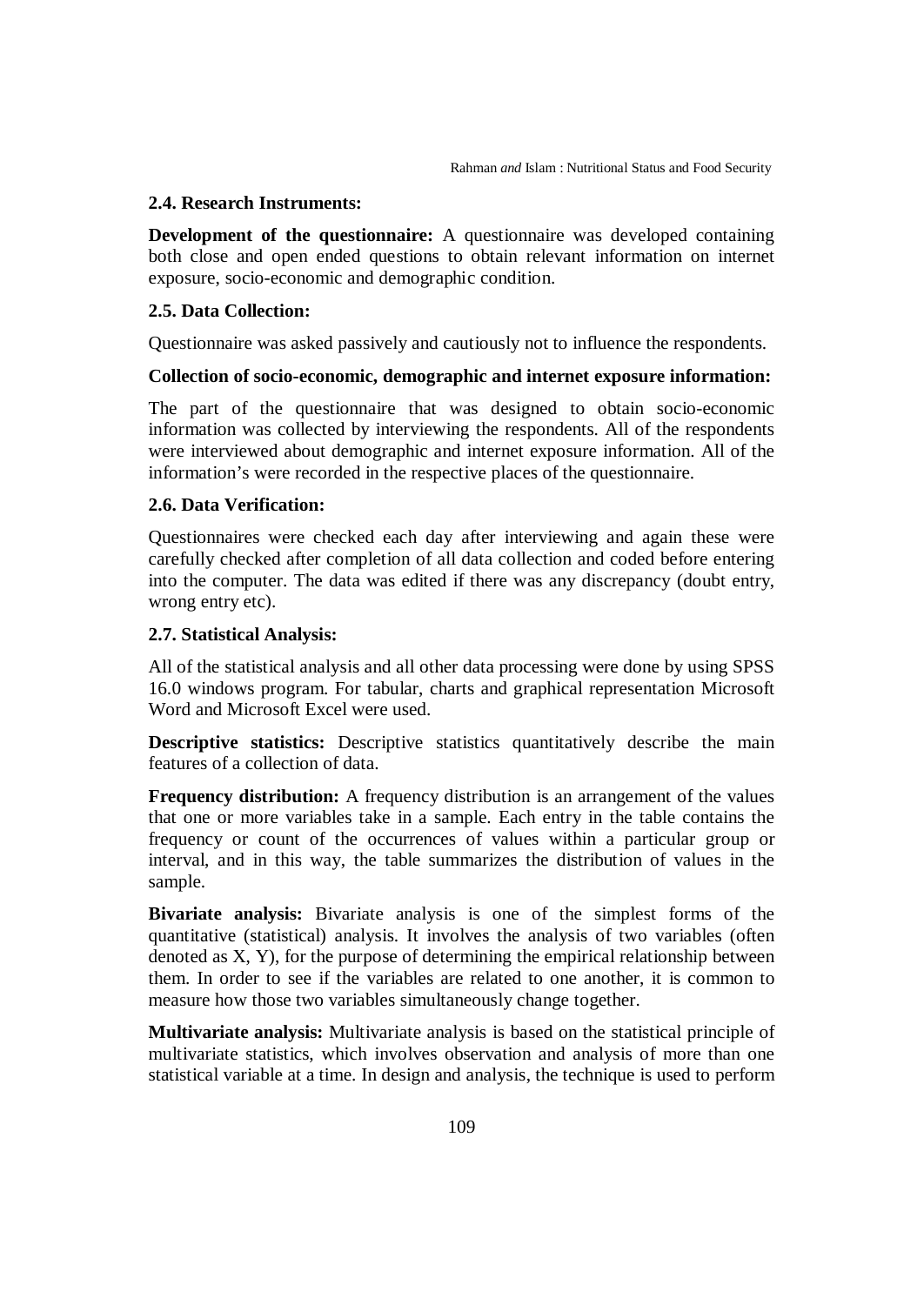trade studies across multiple dimensions while taking into account the effects of all variables on the responses of interest.

General expression of linear model is given in Equation 1

 $Y = \beta_0 + \beta_1 X_1 + \beta_2 X_2 + \dots + \beta_i X_i + C$ (1)

Here,

Y= Dependent variable

 $X_i = i$ <sup>th</sup> Factor

### **3. Results:**

# **3.1. Effects of Socio-Economic and Demographic Factors on School Performance**

**Descriptive statistics:**

| Table 1: Descriptive statistics of Socio-economic and demographic factors of |  |
|------------------------------------------------------------------------------|--|
| school performance $(n=87)$ .                                                |  |

| <b>Variable</b>                | $(Mean \pm S.E.)$  | S.D.    | <b>Minimum</b> | <b>Maximum</b> |
|--------------------------------|--------------------|---------|----------------|----------------|
| Age                            | $15.15 \pm 0.07$   | 0.64    | 14.00          | 16.00          |
| Total siblings                 | $2.69 \pm 0.14$    | 1.21    | 0.00           | 5.00           |
| Actual income of the<br>family | $28379 \pm 714.06$ | 6660.35 | 18000.00       | 43000.00       |
| Actual monthly tuition<br>cost | $2908 \pm 109.83$  | 1024.49 | 1500.00        | 5000.00        |
| No of rooms in the<br>house    | $3.08 \pm 0.09$    | 0.73    | 2.00           | 5.00           |
| No of earning person           | $1.78 \pm 0.05$    | 0.49    | 1.00           | 3.00           |

Table 1 depicts the mean, standard deviation, minimum and maximum value for socio-economic and demographic factors that affects school performance. The age of the students ranges from 14 to 16 years with a mean value of 15.15 years. Maximum value for sibling was 5. The mean for actual income of the family was 28379 TK, where maximum value was 43000 TK and minimum value was 18000 TK. There were maximum 5 rooms in their house. The mean for number of earning person in the family was 1.78 with a minimum value of 1 and maximum value of 3.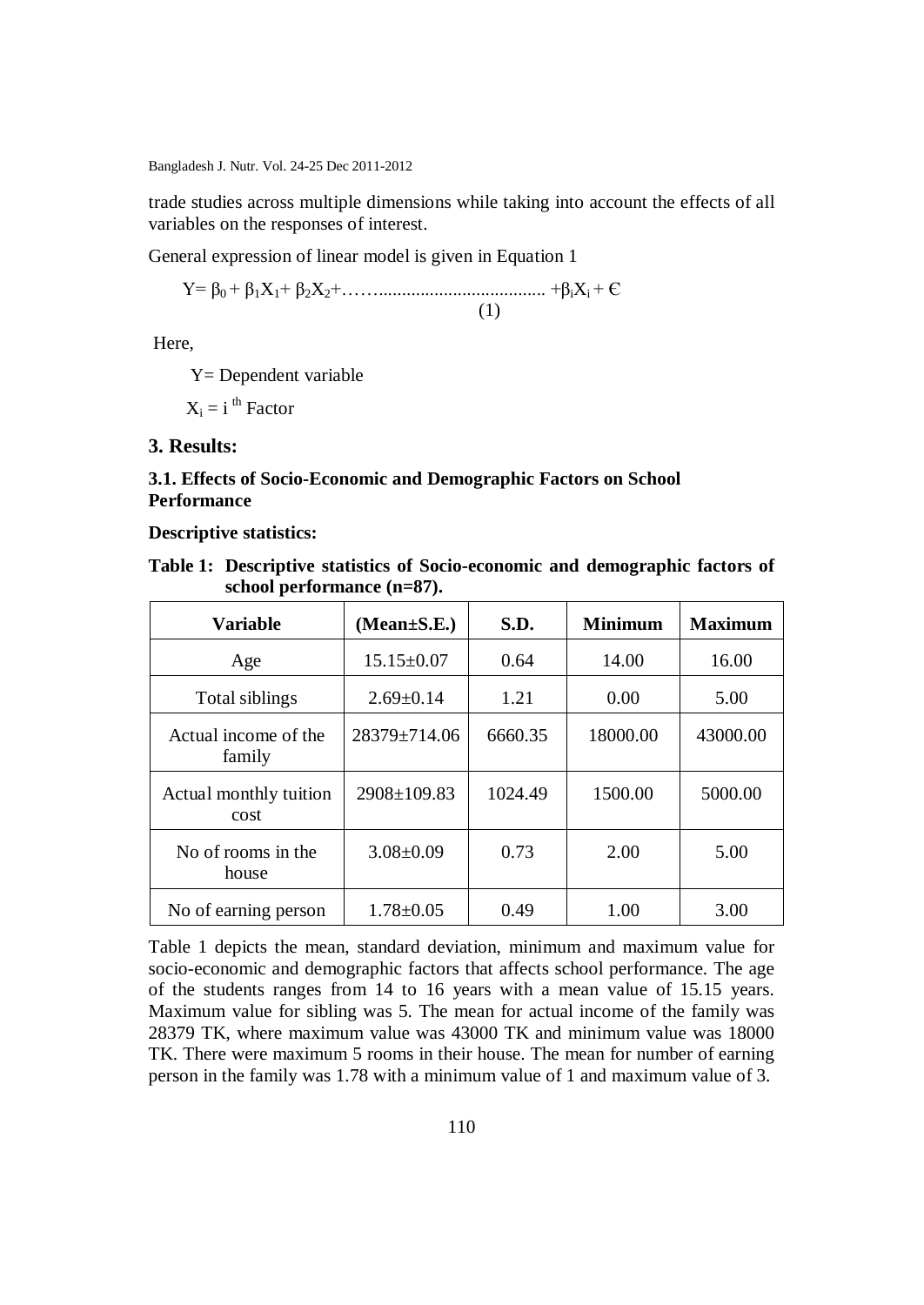# **Frequency distribution:**

| <b>Variable</b>          | Category                    | <b>Frequency</b> | Percent (%) |
|--------------------------|-----------------------------|------------------|-------------|
| Religion                 | Muslim                      | 77               | 88.5        |
|                          | Hindu                       | 10               | 11.5        |
| <b>Highest education</b> | Class 1-10 & SSC            | 74               | 85.1        |
| of mother                | Class 11-12 & HSC           |                  | 13.8        |
|                          | Graduate                    | $\mathbf{1}$     | 1.1         |
|                          | <b>Class 1-10 &amp; SSC</b> | $\overline{2}$   | 2.3         |
| <b>Highest education</b> | Class 11-12 & HSC           | 54               | 62.1        |
| of father                | Graduate                    | 29               | 33.3        |
|                          | Master degree & above       | $\overline{2}$   | 2.3         |
| Occupation of            | Housewife                   | 76               | 87.4        |
| mother                   | Govt. job                   | $\overline{7}$   | 8.0         |
|                          | Private job                 | $\overline{4}$   | 4.6         |
| Type of house            | Building                    |                  | 74.7        |
|                          | Building with roof of tin   | 22               | 25.3        |
|                          | 1000-2000                   | 26               | 29.9        |
| Monthly tuition          | 2000-3000                   | 33               | 37.9        |
| cost                     | 3000-4000                   | 16               | 18.4        |
|                          | 4000-5000                   | 22               | 13.8        |
| Parents are good         | Yes                         | 63               | 72.4        |
| friend                   | N <sub>o</sub>              | 24               | 27.6        |
| Takes care about         | Mother                      | 69               | 79.3        |
| nutrition                | Both mother & father        | 17               | 19.5        |
|                          | None                        | $\mathbf{1}$     | 1.1         |

**Table 2: Frequency distribution of socio-economic and demographic factors of school performance (n=87).**

Table 2 shows the percent distribution of the socio-economic and demographic factors that affects the school performance of the students. 88.5% of the respondents were Muslim and 11.5% were Hindu. For 85.1% of the mothers the highest education was either SSC or below SSC. Only 2.3% of the fathers pursue master degree. 87.4% of the mothers were housewife. Remaining 8% engaged with government job and 4.6% with private job. 74.7% students lived in a building house and another 25.3% lived in a building with roof of tin. Monthly tuition cost of the students was divided into four categories, among the groups 2000-3000 TK group retained highest percentage (37.9%). 72.4% students thought that their parents are good friend. For 79.3% cases mothers take care about nutrition.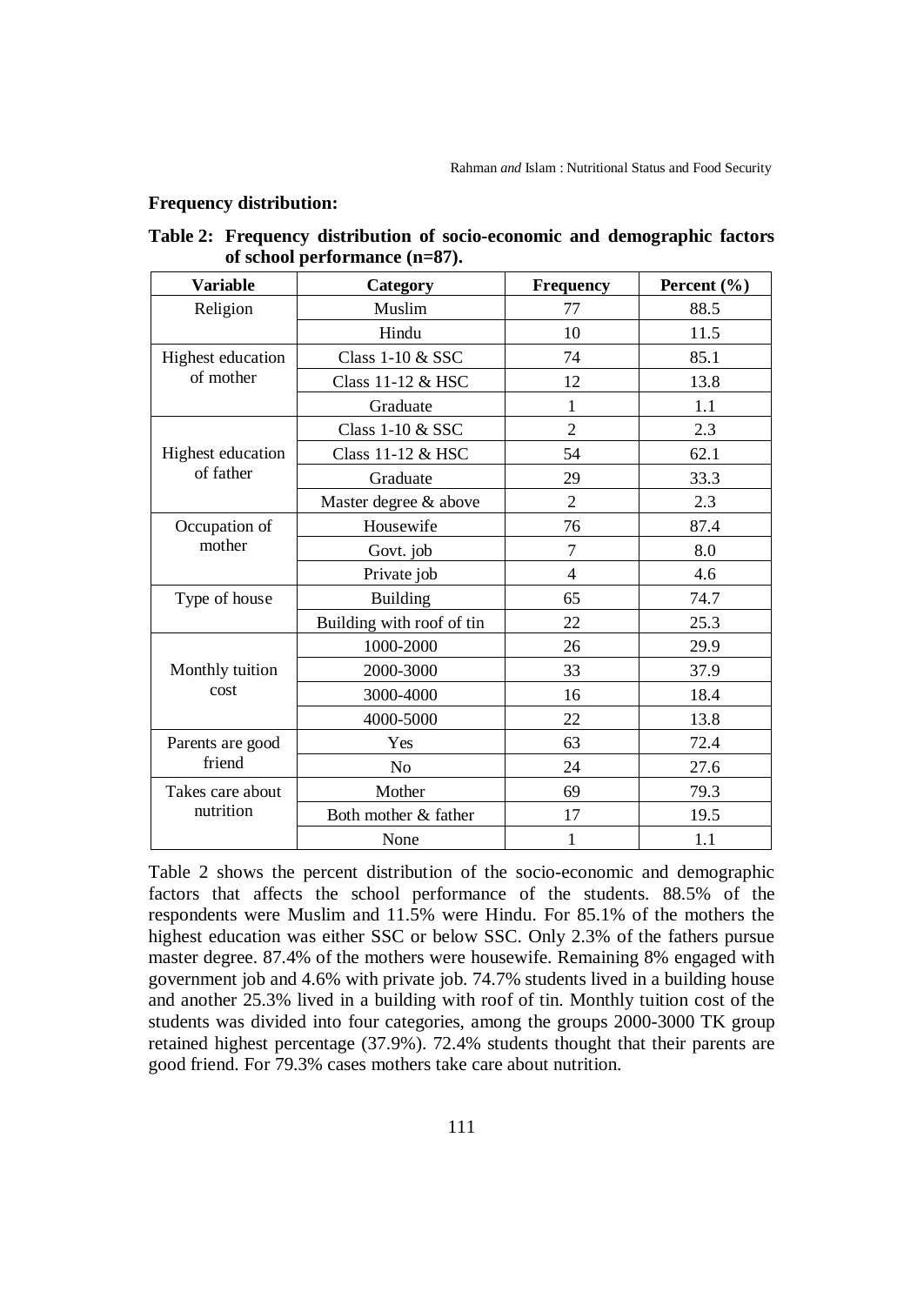

**FIG. 1: Category of family income with percent distribution**

Figure 1 shows the category of family income with percent distribution. Most of the families (37.9%) income was below 25000 TK. 24.1% families had monthly 25000- 30000 TK. Monthly 30000-35000 TK was earned by 21.8% families. Only 16.1% family's monthly income was above 35000 TK.

# **Bivariate analysis:**

|  |  | Table 3: Cross table with Chi-square test. |  |
|--|--|--------------------------------------------|--|
|  |  |                                            |  |

| Dependent variable                      | <b>Independent variable</b>          | <b>P-value</b> |
|-----------------------------------------|--------------------------------------|----------------|
|                                         | Highest education of mother          | 0.048          |
|                                         | Highest education of father          | 0.015          |
|                                         | Occupation of father                 | 0.036          |
|                                         | Occupation of mother                 | 0.031          |
| Grade achieved in class<br>9 final exam | Category of rooms in the house       | 0.000          |
|                                         | Type of house                        | 0.000          |
|                                         | Grouped earning person in the family | 0.000          |
|                                         | Grouped family income                | 0.000          |
|                                         | Monthly tuition cost grouped         | 0.000          |
|                                         | Parents are good friend              | 0.000          |
|                                         | Takes care about nutrition           | 0.061          |

Table 3 shows that the school performance measured by grade of the students was significantly related with the highest education of mother, highest education of father, occupation of father, occupation of mother, category of rooms in the house, type of house, grouped earning person in the family, grouped family income, monthly tuition cost grouped, parents are good friend, takes care about nutrition because the Chi-square test shows the P-value < 0.01 (for highest education of mother, highest education of father, occupation of father, occupation of mother, takes care about nutrition  $p<0.05$ ). This indicates that their performances are not same due the different categories of the mentioned socio-economic and demographic variables.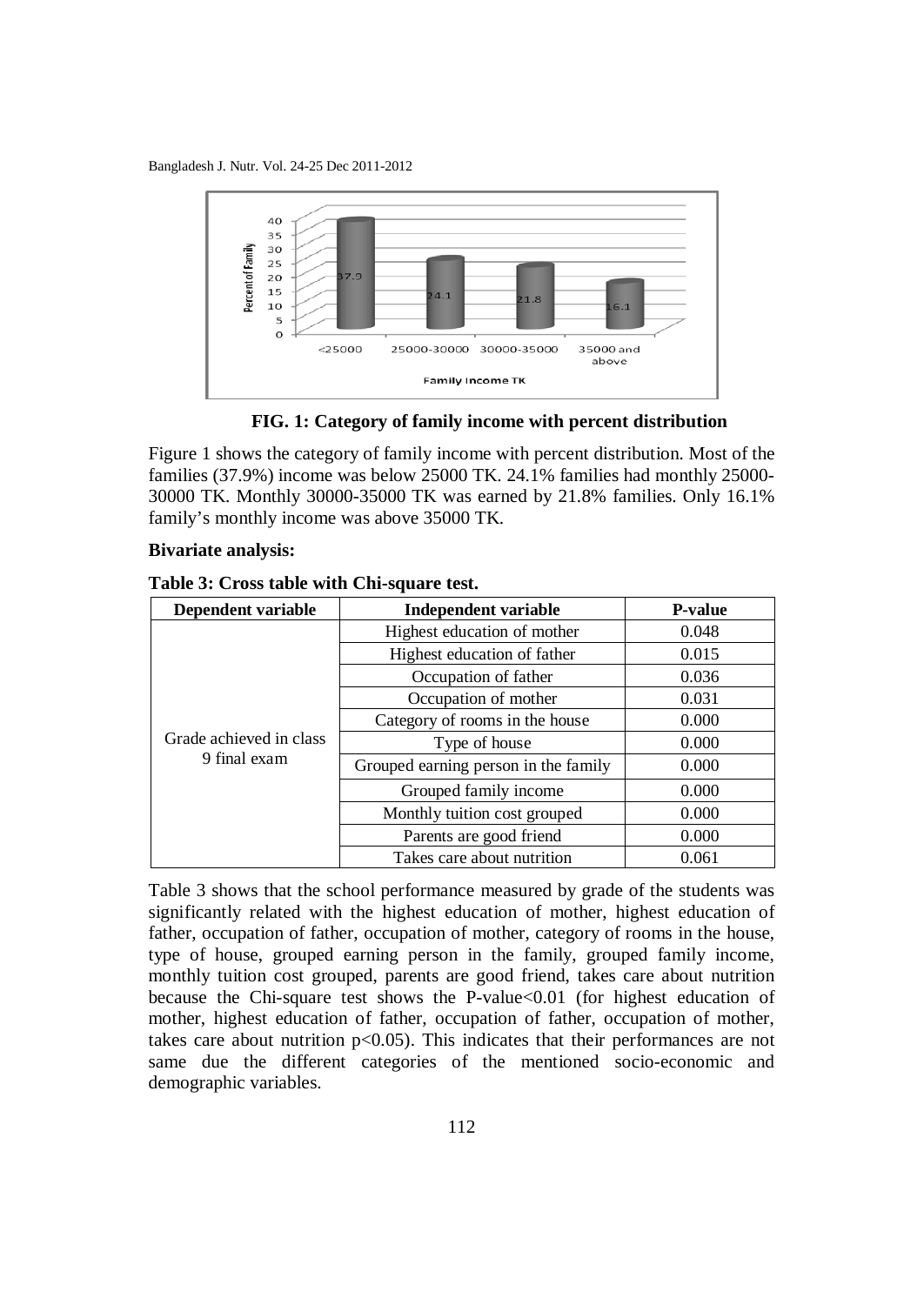| <b>Dependent</b><br>variable | Independent variable           | <b>Correlation</b><br>coefficient | <b>P-value</b> |
|------------------------------|--------------------------------|-----------------------------------|----------------|
| Class Roll No                | Actual income of the<br>family | $-0.826$                          | 0.000          |
|                              | Actual monthly tuition cost    | $-0.689$                          | 0.000          |
| No of rooms in the house     |                                | $-0.535$                          | 0.000          |
|                              | No of earning person           | $-0.538$                          | N 000          |

**Table 4: Correlation between socio-economic and demographic factors and school performance.**

Table 4 shows that the school performance measured by class roll number of the students is significantly related with the income of the family, monthly tuition cost, number of rooms in the house, number of earning person because the Chi-square test shows the P-value  $\leq 0.01$ .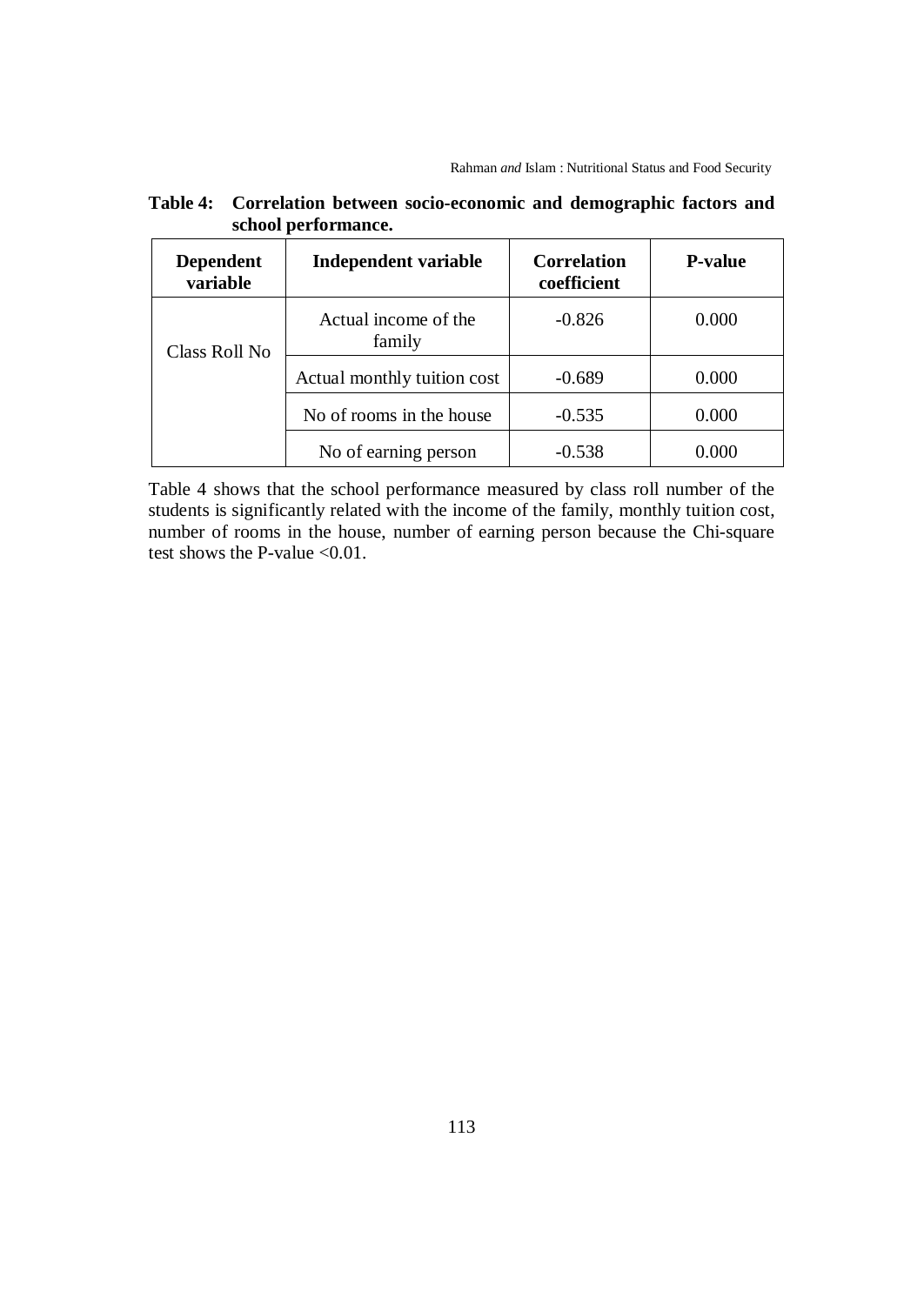# **Multivariate analysis:**

| <b>Model</b>        | Variable(s)                       | p-value | $\bf{B}$  | <b>R</b> Square | <b>Adjusted</b>          |
|---------------------|-----------------------------------|---------|-----------|-----------------|--------------------------|
| Model-1             | Actual income of                  | 0.000   | $-0.002$  | 0.683           | <b>R</b> Square<br>0.679 |
| Constant<br>(0.000) | the family                        |         |           |                 |                          |
|                     | Actual income of<br>the family    | 0.000   | $-0.003$  |                 |                          |
| Model-2<br>Constant | Actual monthly<br>tuition cost    | 0.040   | 0.006     | 0.700           | 0.689                    |
| (0.000)             | No of earning<br>person           | 0.504   | $-2.062$  |                 |                          |
|                     | Actual income of<br>the family    | 0.000   | $-0.005$  |                 |                          |
|                     | Actual monthly<br>tuition cost    | 0.002   | 0.016     |                 |                          |
|                     | No of earning<br>person           | 0.008   | $-12.400$ |                 |                          |
|                     | Highest education<br>of mother    | 0.182   | 5.278     |                 |                          |
|                     | Highest education<br>of father    | 0.643   | 1.125     |                 |                          |
|                     | Occupation of<br>father           | 0.058   | $-2.477$  |                 |                          |
| Model-3<br>Constant | Occupation of<br>mother           | 0.041   | $-5.904$  | 0.807           | 0.769                    |
| (0.001)             | Category of rooms<br>in the house | 0.831   | 0.391     |                 |                          |
|                     | Type of house                     | 0.076   | 10.386    |                 |                          |
|                     | Grouped earning                   | 0.001   | 22.968    |                 |                          |
|                     | person in the family              |         |           |                 |                          |
|                     | Grouped family                    | 0.001   | 11.090    |                 |                          |
|                     | income                            |         |           |                 |                          |
|                     | Monthly tuition<br>cost grouped   | 0.018   | $-10.503$ |                 |                          |
|                     | Parents are good<br>friend        | 0.011   | 7.418     |                 |                          |
|                     | Takes care about<br>nutrition     | 0.069   | 4.662     |                 |                          |

# **Table 5: Comparison of linear models to study the effect of factors on school performance (Class Roll No).**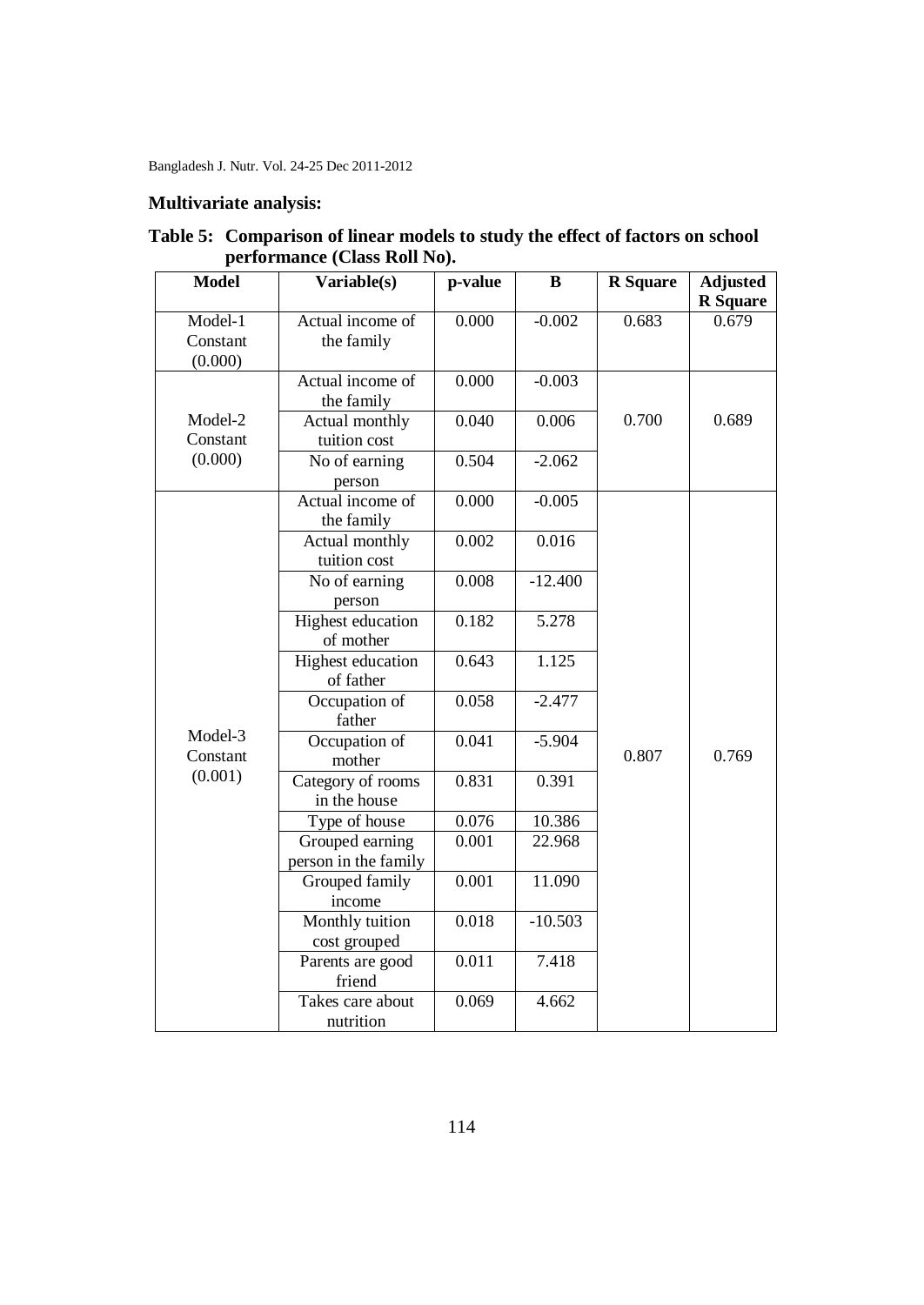Model-1 studies only the effects of actual income of the family on school performance. Here all other factors assumed to be constant. Then actual income of the family was found to be significant for class roll no. For model-1 the value of Rsquare and adjusted R-square were 0.683 and 0.679 respectively.

Model-2 studies the combined effect of actual income of the family, actual monthly tuition cost and number of earning person on school performance. Here two factors (actual income of the family ( $p=0.000$ ), actual monthly tuition cost ( $p=0.040$ )) were found to be significant. For model-2 the value of R-square and adjusted R-square were 0.700 and 0.689 respectively.

Model-3 studies the aggregate effects of fourteen factors. When we consider all of these factors simultaneously then actual income of the family, actual monthly tuition cost, number of earning person, grouped earning person in the family, grouped family income, monthly tuition cost grouped, parents are good friend were found to be significant at 1% level of significance and occupation of father, type of house, takes care about nutrition were found to be significant at 10% level of significance and occupation of mother at 5% level of significance. For model-3 the value of R-square and adjusted R-square were 0.807 and 0.769 respectively.

### **3.2. Effects of Internet Exposure on School Performance**

#### **Descriptive statistics:**

**Table 6: Descriptive statistics of internet exposure factors of school performance (n=87).**

| <b>Variable</b>                  | $(Mean \pm S.E.)$ | S.D. | Minimum (hrs) | <b>Maximum</b><br>(hrs) |
|----------------------------------|-------------------|------|---------------|-------------------------|
| Actual time<br>spent on internet | $1.12 \pm 0.09$   | 0.81 | 0.00          | 3.50                    |

Table 6 depicts the mean, standard deviation, minimum and maximum value for internet exposure factor (actual time spent on internet) that affects school performance. The mean of actual time spent on internet was 1.12 hours. For actual time spent on internet the minimum value was 0.00 hour and the highest value was 3.50 hours.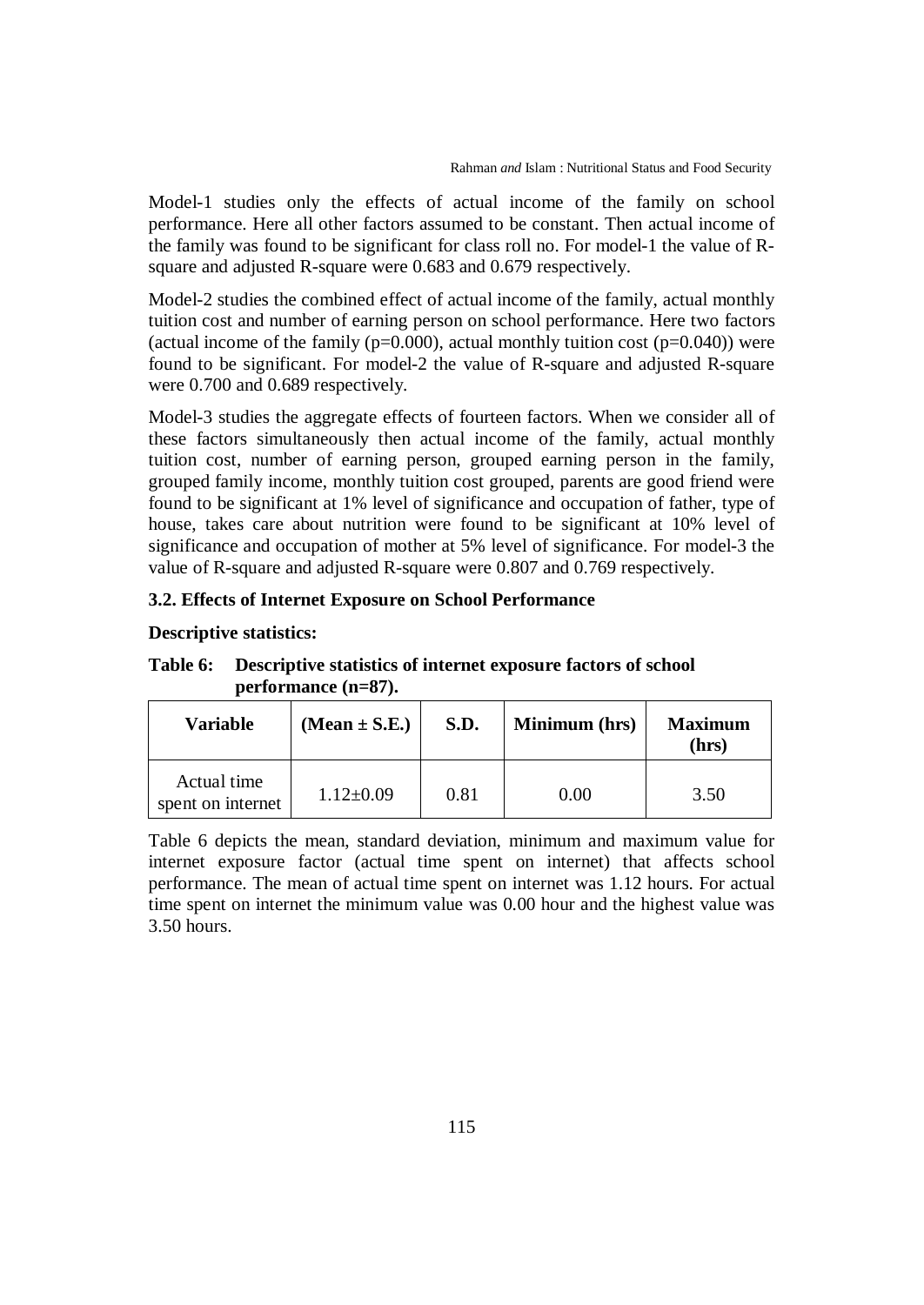#### **Frequency distribution:**

| <b>Variable</b>  | ---- (-- - - <i>)</i> -  |                  |                 |
|------------------|--------------------------|------------------|-----------------|
|                  | Category                 | <b>Frequency</b> | Percent $(\% )$ |
| Internet use     | Yes                      | 70               | 80.5            |
|                  | N <sub>o</sub>           | 17               | 19.5            |
|                  | Don't use                | 17               | 19.5            |
| Work on internet | Educational<br>materials | 18               | 20.7            |
|                  | Read newspaper           | 5                | 5.7             |
|                  | <b>Browse</b>            | 3                | 3.4             |
|                  | Entertainment            | 44               | 50.6            |
| Facebook         | Yes                      | 69               | 79.3            |
| account          | N <sub>o</sub>           | 18               | 20.7            |

**Table 7: Frequency distribution of internet exposure factors of school performance (n=87).**

Table 7 shows the percent distribution of the internet exposure factors that affects the school performance. 80.5% of the students were exposed to internet. 20.7% students used internet for educational purposes. Majority of the students (50.6%) used internet for entertainment. Among the internet users 79.3% have Facebook account.

**FIG. 2: Percent distribution of daily time spent on internet.**



Figure 2 shows the percent distribution of daily time spent on internet. Here 13.8% students spent less than one hour per day. 41.4% students spent 1 hour to less than 2 hours, 24.1% students spent 2 hour to less than 3 hours. Only 1.1% students spent more than 3 hours. 19.5% students did not have internet accessibility.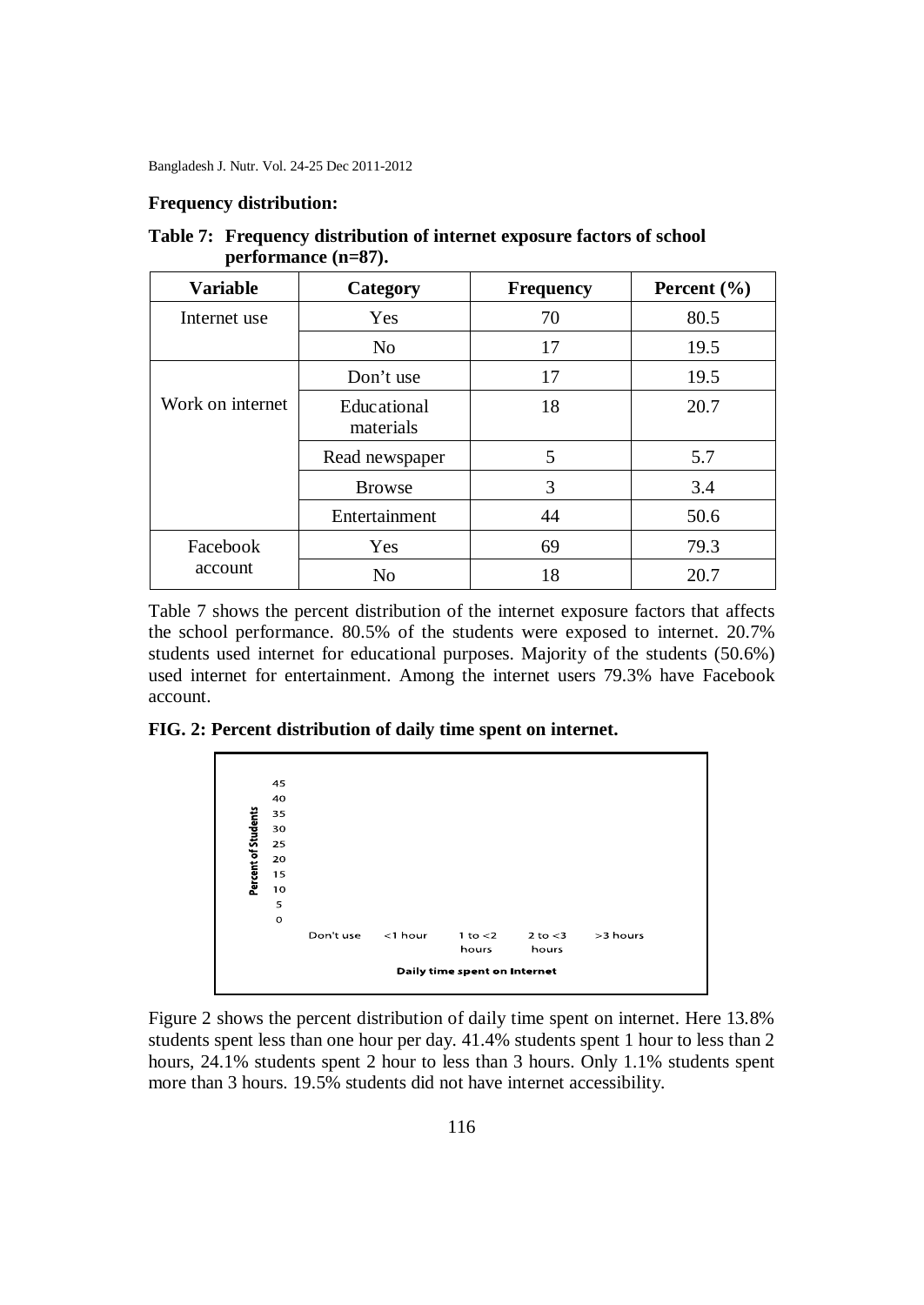

**FIG. 3: Percent distribution of number of friends in Facebook.**

Figure 3 shows the percent distribution of number of friends in Facebook. 20.7% students did not have Facebook account. 16.1% students had less than 50 friends. 50-100 and 101-150 category possessed 26.4% and 19.5% Facebook users. 17.2% students had more than 150 friends.

### **Bivariate analysis:**

|  |  |  |  | Table 8: Cross table with Chi-square test. |  |
|--|--|--|--|--------------------------------------------|--|
|--|--|--|--|--------------------------------------------|--|

| Dependent variable      | Independent variable      | <b>P-value</b> |
|-------------------------|---------------------------|----------------|
| Grade achieved in class | Work on internet          | 0.000          |
| 9 final exam            | No of friends in Facebook | 0.000          |

Table 8 shows that the school performance measured by grade of the students was significantly related with the work on internet, number of friends in Facebook because the Chi-square test shows the P-value<0.01. This indicates that their performances are not same due to the different categories of the mentioned internet exposure related variables.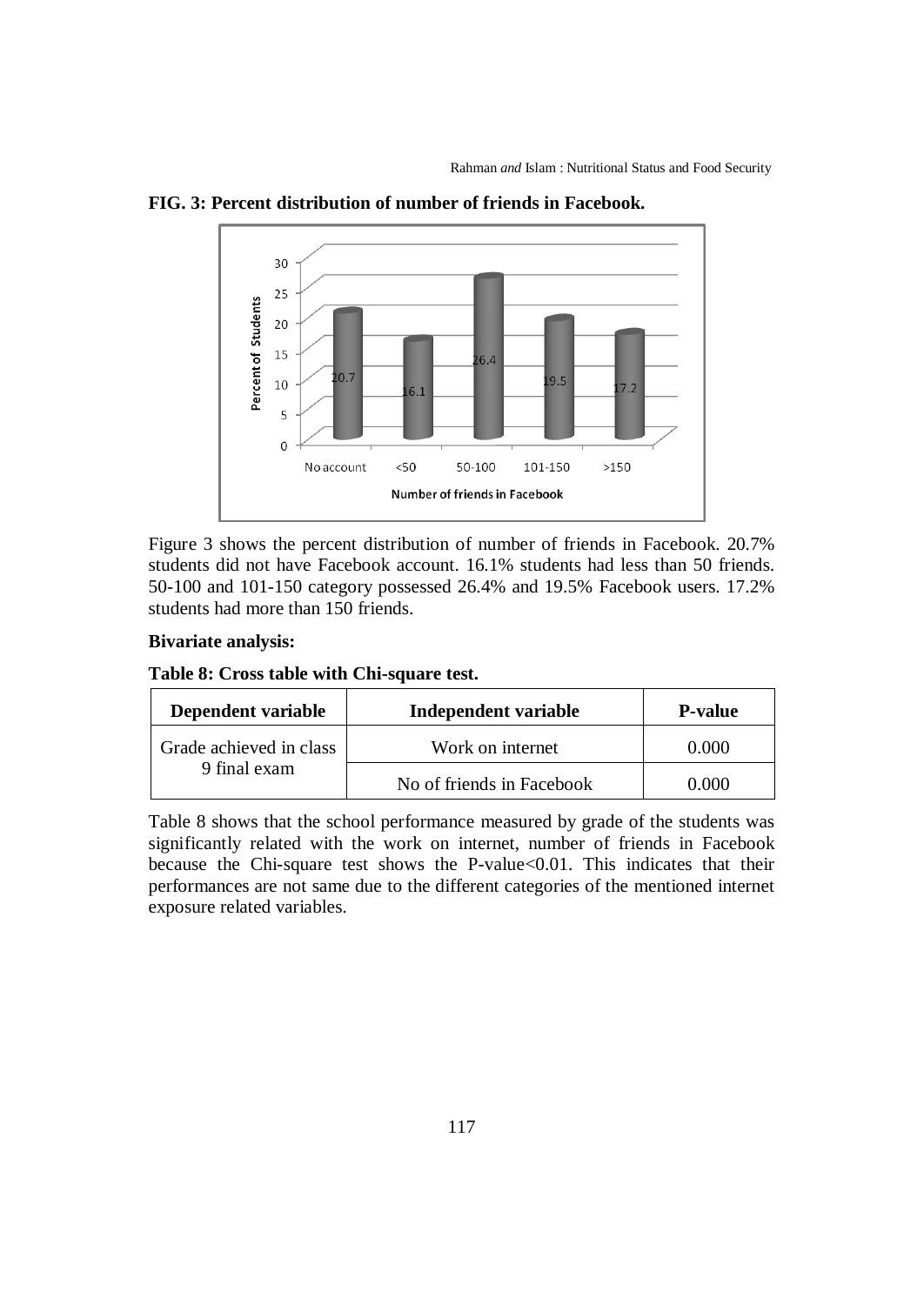#### **Multivariate analysis:**

|                                | $\mathbf{P}_{\text{S}}$          |         |          |                 |                                    |  |  |
|--------------------------------|----------------------------------|---------|----------|-----------------|------------------------------------|--|--|
| Model                          | Variable(s)                      | p-value | B        | <b>R</b> Square | <b>Adjusted</b><br><b>R</b> Square |  |  |
| Model-1<br>Constant<br>(0.000) | Work on internet                 | 0.000   | 4.635    | 0.158           | 0.148                              |  |  |
|                                | Work on internet                 | 0.649   | 0.999    |                 |                                    |  |  |
| Model-2<br>Constant<br>(0.000) | No of friends in<br>Facebook     | 0.055   | 5.254    | 0.195           | 0.176                              |  |  |
|                                | Internet use                     | 0.117   | 29.221   |                 |                                    |  |  |
|                                | Actual time spent<br>on internet | 0.465   | $-6.093$ |                 |                                    |  |  |
| Model-3<br>Constant            | Daily time spent<br>on internet  | 0.711   | 2.774    | 0.435           | 0.392                              |  |  |
| (0.008)                        | Work on internet                 | 0.052   | 4.001    |                 |                                    |  |  |
|                                | Facebook account                 | 0.072   | 5.931    |                 |                                    |  |  |
|                                | No of friends in<br>Facebook     | 0.000   | 10.329   |                 |                                    |  |  |

**Table 9: Comparison of linear models to study the effect of factors on school performance (Class Roll No).**

Model-1 studies only the effects of work on internet on school performance. Here all other factors assumed to be constant. Then works on internet was found to be significant for class roll no. For model-1 the value of R-square and adjusted Rsquare were 0.158 and 0.148 respectively.

Model-2 studies the combined effects of works on internet and number of friends in Facebook on school performance. Number of friends in Facebook was found to be significant. For model-2 the value of R-square and adjusted R-square were 0.195 and 0.176 respectively.

Model-3 studies the aggregate effects of six factors. When we consider all of these factors simultaneously then number of friends in Facebook was found to be significant at 1% level of significance, and work on internet and Facebook account at 10% level of significance. For model-3 the value of R-square and adjusted Rsquare were 0.435 and 0.392 respectively.

# **4. Discussion:**

# **4.1. Effects of Socio-Economic & Demographic Factors on School Performance:**

Class roll number were highly negatively correlated with the factors-actual income of the family, actual monthly tuition cost, number of rooms in the house, number of earning persons in the family, and this correlation was significant  $(p<0.01)$  at 1% level of significance (Table 4). We have made a cross check by using Chi-square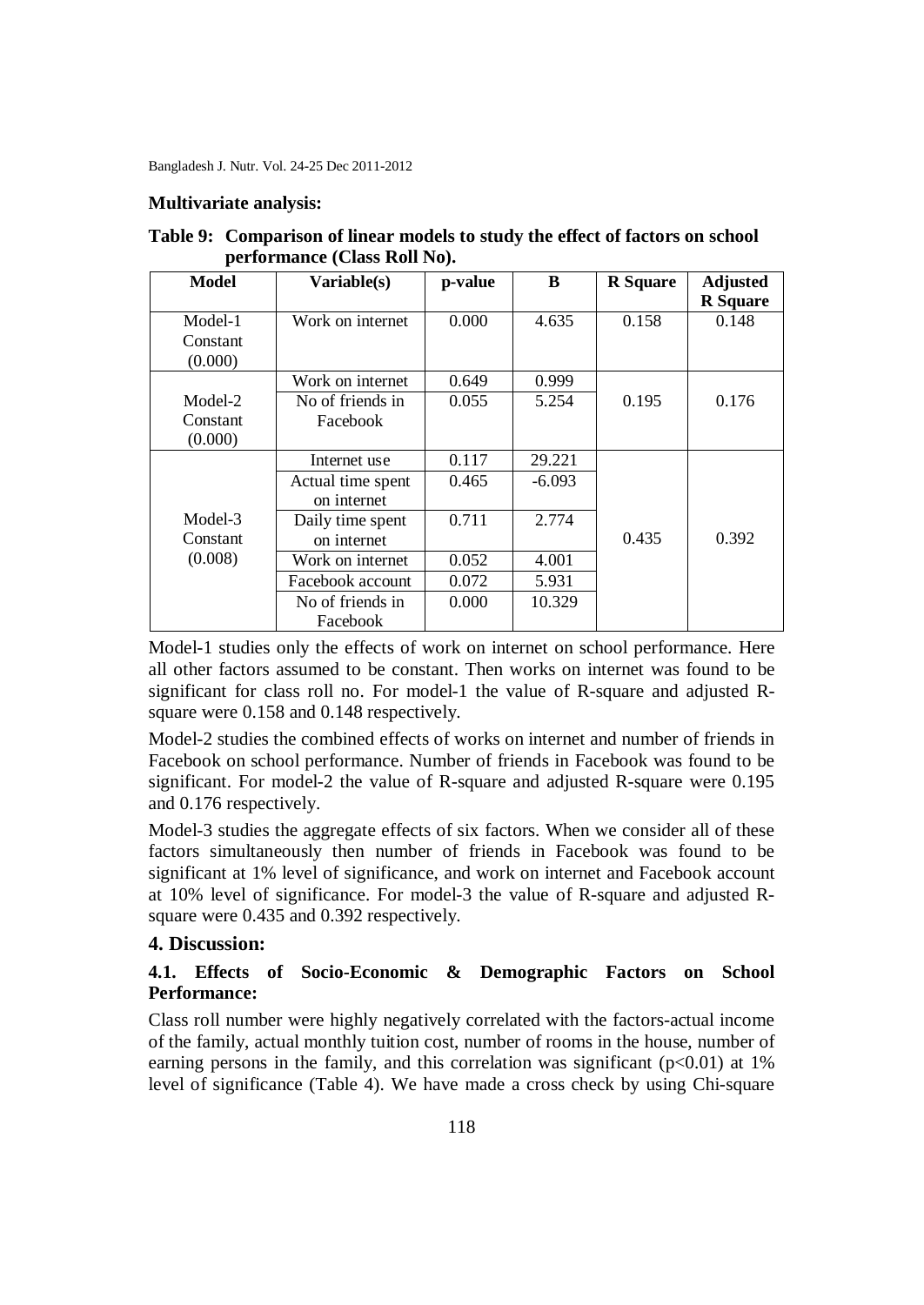test for association between the category of these factors and the school performance measured by grade. Chi-square test also found highly significant (Table 3). In Chi-square test some of the other factors namely highest education of mothers ( $p<0.05$ ), highest education of fathers ( $p<0.05$ ), occupation of fathers  $(p<0.01)$ , and occupation of mothers  $(p<0.05)$  were significant.

The associations (between school performance and socio-economic and demographic factors) that were found in this study are strongly supported by the following previous studies:

- Family background is key to a students' life and outside of school, is the most important influence on student learning  $4$ .
- Studies have repeatedly found that socio-economic status (SES) affects student outcomes 5, 2, 3, 4, 7, 8, 9 .
- Students who have a low SES earn lower test scores and are more likely to drop out of school  $3,7$ .
- Research shows that supportive and attentive parenting practices positively affect academic achievement 3 .
- Maternal characteristics are another key factor that affect academic achievement  $5, 3, 4$ .

Finally from the model-1 of table 5 we found that as actual income of the family increases by 1 unit class roll no decreased (improvement of school performance) by less than 1 unit at 1% level of significance. Here actual income of the family was responsible for 68.3% change in school performance. Maximum 80.7% change was found from the model-3. In this model we studied the aggregate effects of fourteen factors. When we consider all of these factors simultaneously then actual income of the family, actual monthly tuition cost, number of earning person, grouped earning person in the family, grouped family income, monthly tuition cost grouped, parents are good friend were found to be significant at 1% level of significance and occupation of father, type of house, takes care about nutrition were found to be significant at 10% level of significance and occupation of mother at 5% level of significance.

### **4.2. Effects of Internet Exposure on School Performance:**

The school performance measured by grade of the students was significantly related with the work on internet, number of friends in Facebook because the Chi-square test shows the P-value<0.01 (Table 8).

The associations (between school performance and internet exposure factors) that were found in this study are strongly supported by the following previous studies:

• In an unpublished Master's thesis  $10$  found that heavy Facebook use (i.e., more time spent on Facebook) is observed among students with lower GPAs.